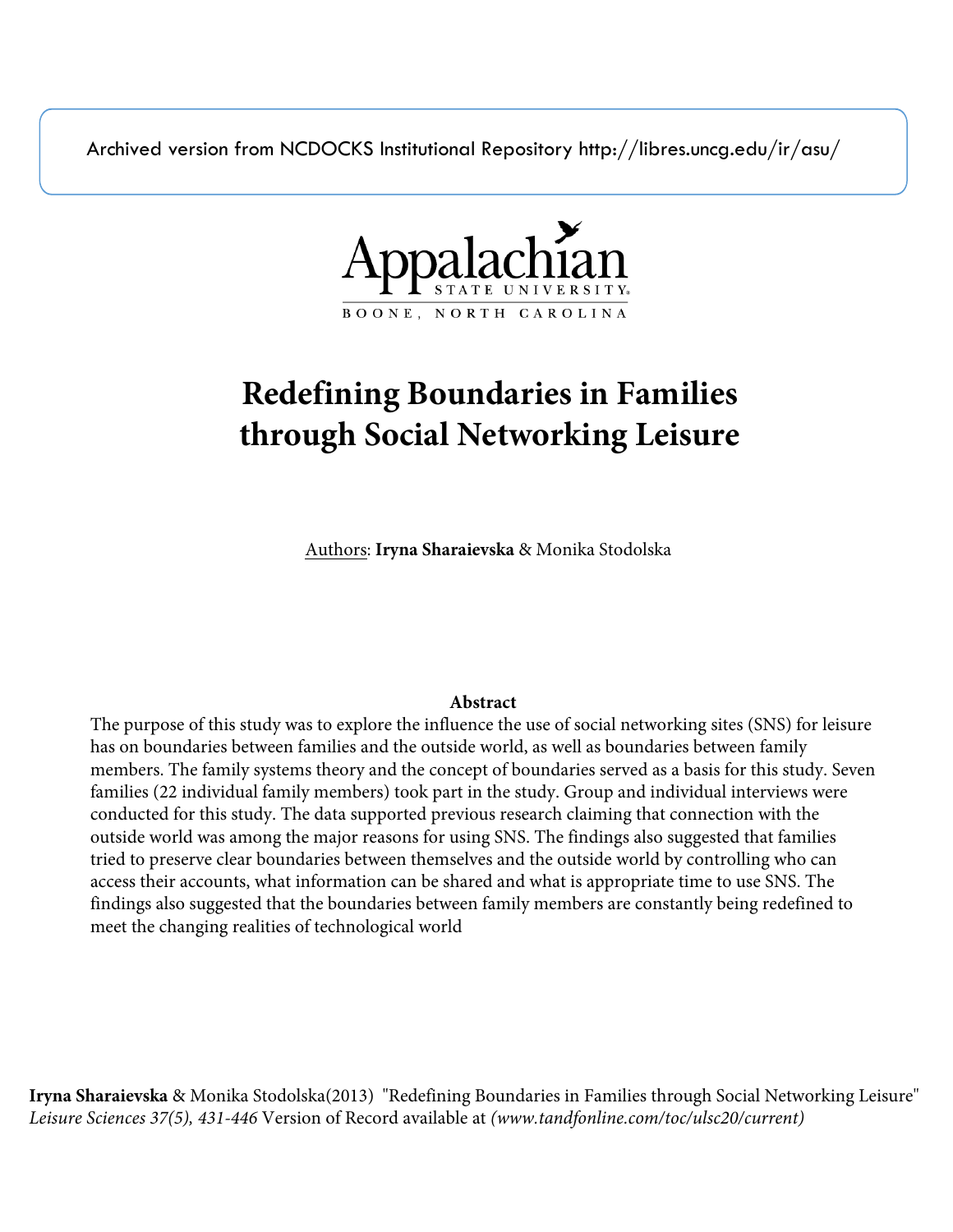# **Redefining Boundaries in Families through Social Networking Leisure**

# IRYNA SHARAIEVSKA

Department of Recreation Management and Physical Education Appalachian State University Boone, NC, USA

# MONIKA STODOLSKA

Department of Recreation, Sport and Tourism University of Illinois at Urbana-Champaign Champaign, IL, USA

*The purpose of this study was to explore the influence the use of social networking sites (SNS) for leisure has on boundaries between families and the outside world, as well as boundaries between family members. The family systems theory and the concept of boundaries served as a basis for this study. Seven families (22 individual family members) took part in the study. Group and individual interviews were conducted for this study. The data supported previous research claiming that connection with the outside world was among the major reasons for using SNS. The findings also suggested that families tried to preserve clear boundaries between themselves and the outside world by controlling who can access their accounts, what information can be shared and what is appropriate time to use SNS. The findings also suggested that the boundaries between family members are constantly being redefined to meet the changing realities of technological world.*

**Keywords** Facebook, family boundaries, family leisure, social media, technology

### **Introduction**

Social networking sites (SNS) such as Facebook, MySpace, Google+, and Twitter are a regular part of leisure and everyday life among people of various age groups, genders, and racial/ethnic backgrounds. In the last 10 years, social networking sites have become a mainstay of social relations in much of the world. There are currently around 1.28 billion monthly active users (MAUs) of Facebook worldwide, with the yearly increase of 15% (Facebook, 2014). The typical American Facebook user currently spends around 15 hours per month using this SNS (Statistic Brain, 2012). The rapidly progressing development of SNS has led to multiple issues that have been examined in previous research, including reverse power dynamics in families (Watkins, 2009), a decrease in time spent with family (Mesch, 2006), self-reported addiction to SNS (Watkins; Wilson, Fornasier, & White,

Received 12 November 2013; accepted 18 February 2015.

Address correspondence to Iryna Sharaievska, Appalachian State University, Department of Recreation Management and Physical Education, 111 Rivers Street, HCC 051, Boone, NC 28608-2181. E-mai[l:](mailto:sharaievskai@appstate.edu) [sharaie](mailto:sharaievskai@appstate.edu)[vskai@appstate.edu](mailto:vskai@appstate.edu)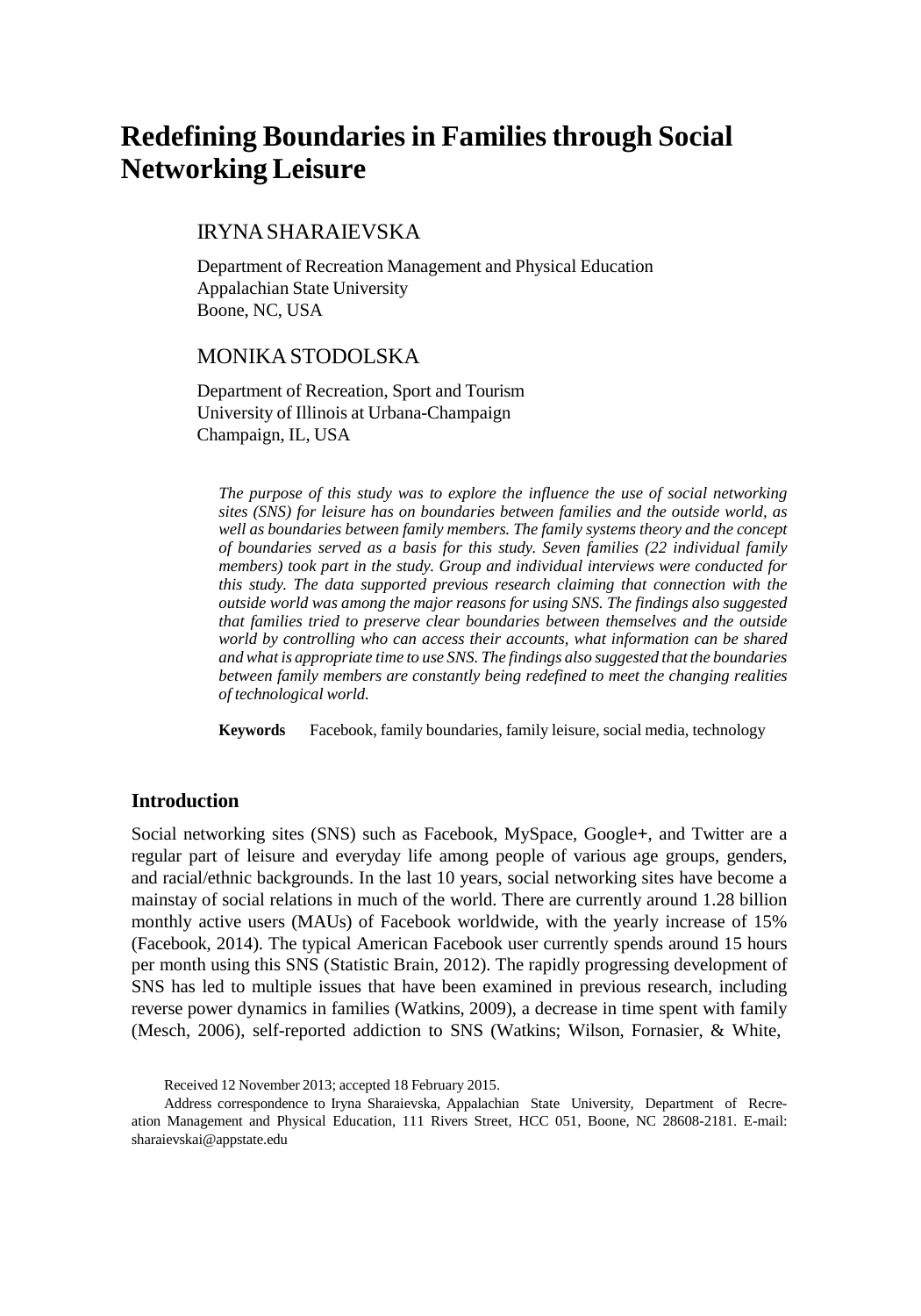2010), and problems with privacy control and safety (Lenhart & Madden, 2007; Stutzman, 2006).

The amount of leisure time Americans spend using SNS and previous findings regarding the issues associated with such use make it surprising that the influence of SNS technology on families' relationships and leisure has not attracted more attention from leisure researchers. Since the importance of family leisure for family functioning and family satisfaction has been well established (Agate, Zabriskie, Agate, & Poff, 2009; Kelly, 1997; Shaw, 1997; Shaw & Dawson, 2001), factors that may influence the amount and the quality of time families spend together deserve academic attention. Better understanding of technology-based family leisure and its influence on family relationships could help families adjust to the changes in the modern technological world. Moreover, this study could help family counselors understand some reasons for family conflicts related to technology use. Lastly, leisure professionals could obtain useful information on the ways technology can be used to develop shared family leisure activities.

One of the ways SNS might influence family relationship and leisure is by changing perception and permeability of family boundaries (Broderick, 1993). Boundaries are an important part of the Family Systems Theory (Broderick) because each family establishes boundaries to protect itself from undesirable outside influences. However, families also maintain connections with the outside world to obtain necessary resources and be successful. The theory also posits family members ensure positive relationships within the family by creating certain boundaries between each other. Considering the potential influence of technology-based leisure on both internal and external family boundaries, there is a need to explore this topic in more detail.

The goal of this study was to examine how the family system has been influenced by the use of SNS for leisure. Specifically, the objectives of the study were 1) to explore the influence of SNS on boundaries between the family and the outside world and 2) to explore the influence of SNS on boundaries between members within the family. Due to the high popularity of Facebook among teens ages 12–17 (Madden, 2013), this study focuses on families with teenage children. Although work-related use of technology might influence family leisure (Valcour & Hunter, 2005), this project will focus mainly on the impact of leisure related social media use on family relationship.

#### **Theoretical Background**

The Family Systems Theory was employed as a theoretical framework for this study. According to White and Klein (2008), the Family Systems Theory posits:

(a) all parts of the system are interconnected; (b) in order to understand the system we have to study it as a whole; (c) system and environment are interconnected: system influences the environment and environment influences the system; (d) "system" is not a real thing but rather a way of knowing. (p. 156)

Based on these premises, family should be studied as a complex system that cannot be understood without taking into consideration a variety of its components interacting with each other. Moreover, as Lanigan (2009) argued, a family does not exist in a vacuum and thus cannot be examined without consideration of the social, geographic and economic environment in which it is immersed. According to the Sociotechnological Model introduced by Lanigan, family's interaction with technology is influenced by array of factors, such as individual traits of family members, technology features and characteristics, family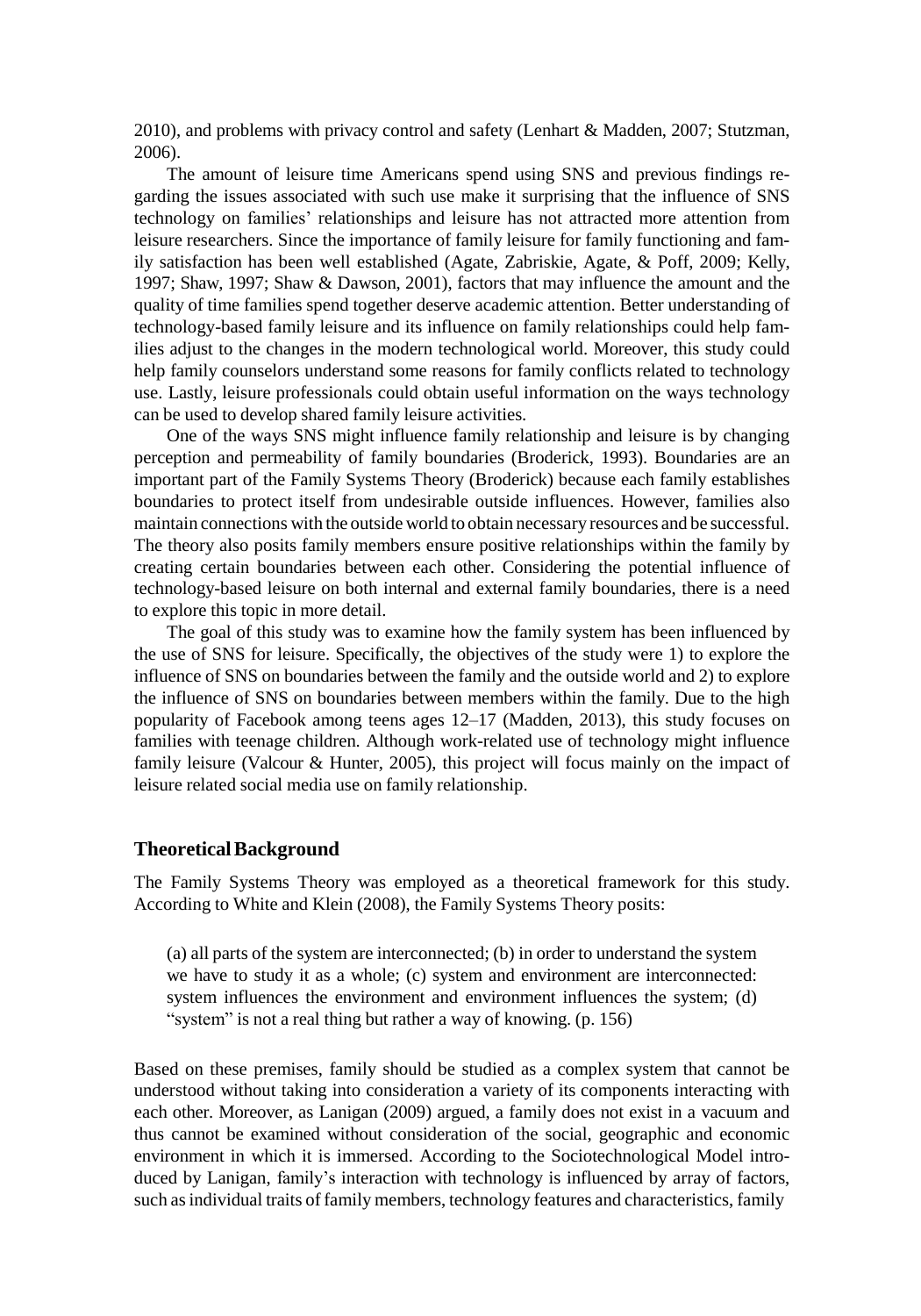structure and stage in lifecycle, and extra-familial influences—community, workplace, and marketplace.

Family Systems Theory comprises a concept of boundaries that exist between different family members, as well as between family members and society (Broderick, 1993). The success of families depends on how well they are bonding with the outside world (Broderick). The boundaries exist to manage the family's connection with such formal systems as work, school, marketplace, social work, health care, and others (Frone, Russell, & Cooper, 1992; Grossman, 2006; McKie, Cunningham-Burley, & McKendrick 2005; Phelan, Davidson, & Cao, 1991; Serovich & Greene, 1993; Valcour & Hunter, 2005).

Broderick (1993) claimed these boundaries are selectively permeable and are created and regulated by each family member according to his or her values to ensure the territorial, temporal and material welfare of the family. The boundaries also exist to protect family's lifestyle, world view, privacy, and social placement. Families differ by the "degree of permeability" of their boundaries or how open or closed those boundaries are (White & Klein, 2008, p. 158). This level of permeability is related to both physical and symbolic boundaries and defines how easily information and resources flow in and out of the family and how protective the family is of its privacy. This study will explore whether technology has an impact on the perception of those boundaries by family members.

Multiple factors influence how families see their family boundaries. In families of diverse structures such as divorced, cohabiting, step-families, or single-parent families, the boundaries become ambiguous and often have to be redefined (Brown & Manning, 2009; Glenwick & Mowrey, 1986; Madden-Derdich, Leonard, & Christopher, 1999). As described by Boss and Greenberg (1984), family boundaries ambiguity is a state of the family when it is unclear who belongs to the family circle and who does not. The family boundaries ambiguity is also associated with the lack of clarity on what roles and responsibilities each family member has. Such ambiguity may be related to a loss of family member due to death, divorce, deployment, or illness and is typically associated with higher level of distressin family (Carroll, Olson, & Buckmiller, 2007; Mu, Kuo, & Chang, 2005; Peterson & Christensen, 2002).

Boundaries also exist between different family members. Family members have to ensure the level of social interaction (or connectedness) and withdrawal (or separateness) is acceptable to everyone in the family (Broderick, 1993). If these patterns of behavior are not balanced, family members (spouses or parents and children) will most likely act dysfunctionally with the purpose to return to homeostasis or the state of relationship equilibrium, in process damaging relationship's intimacy (Broderick). This project will explore whether SNS use has an impact on perception of the boundaries by family members.

#### **Literature Review**

Introduction of social networking sites caused multiple debates about its impact on relationships in families and communities. Boyd and Ellison (2008) defined SNS as "web-based services that allow individuals to (1) construct a public or semi-public profile within a bounded system, (2) articulate a list of other users with whom they share a connection, and (3) view and traverse their list of connections and those made by others within the system" (p. 211). Multiple studies report mixed findings on whether and how SNS use influenced relationships in families.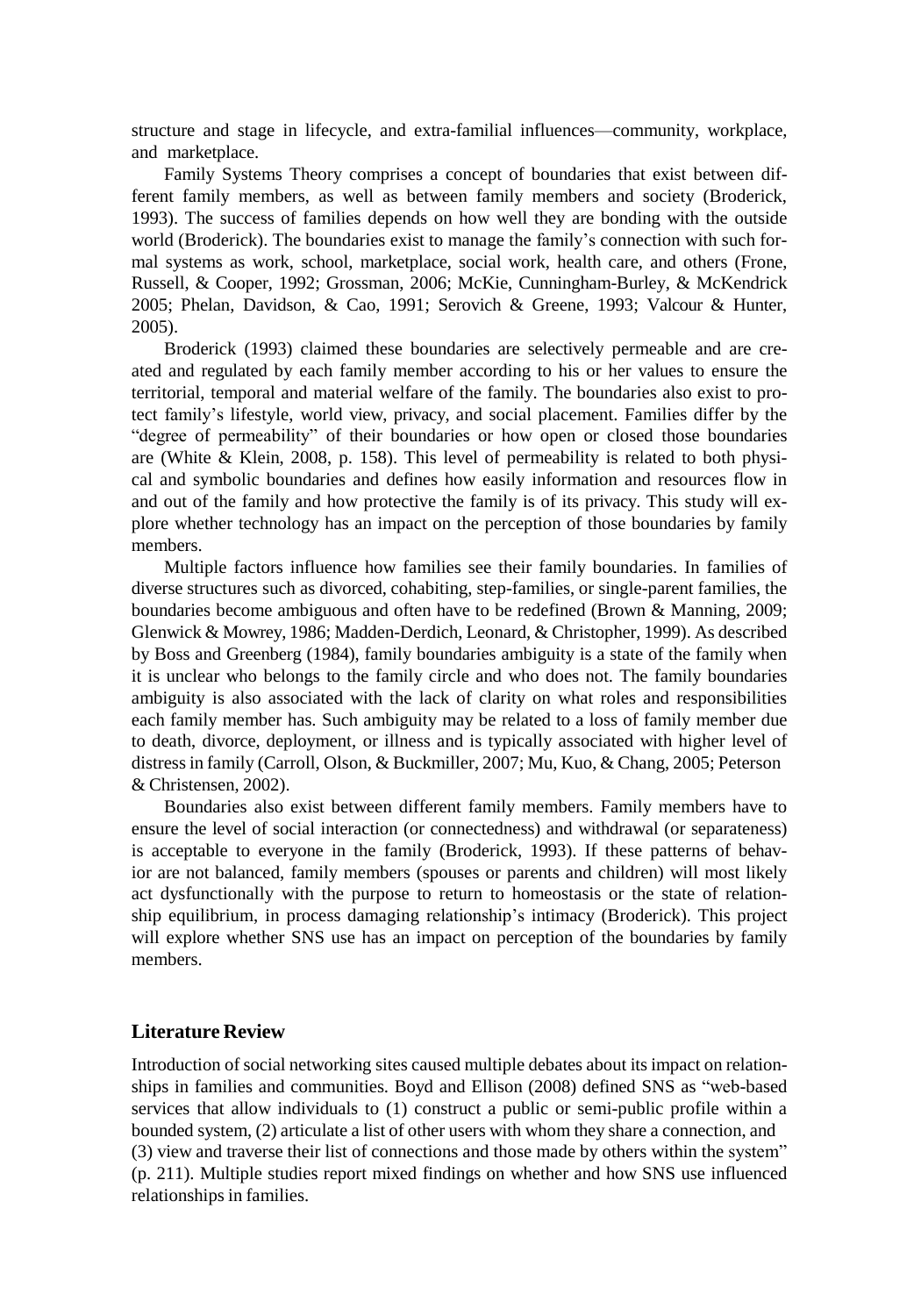#### *Social Networking Leisure and Family's External Boundaries*

Christakis and Fowler's (2009) research shows that interaction in contemporary world has been changed by SNS in four ways: enormity (increase in number of people who can be reached), communality (scale on which information can be shared), specificity (more particularity in formed ties), and virtuality (ability to assume virtual identities). Along with increased number of connections allowed by use of SNS and other technology, those connections are also often meaningful. For example, a study by Hampton, Goulet, Rainie, and Purcell (2011) showed regular Facebook users (i.e., use Facebook several times a day) have more discussion confidants (people with whom they discuss important matters) and get more social support (including total, emotional support, and companionship) than nonusers. This study also showed Facebook helps to maintain close social ties and revive "dormant" relationships that currently are not active relationships but may become a source of information at some point (Hampton et al.). Similarly, Ellison, Steinfield, and Lampe's (2007) study showed SNS was helpful for initiation of friendships and development of bridging social capital among students. In relation to bonding social capital, the use of Facebook did not help to develop close relationships; however, it helped to support existing ones (Ellison et al.).

While the role of SNS in maintaining relationships separated by distance is often beneficial, multiple issues associated with SNS use were explored by previous research. Among these are decrease in commitment and shallowness of relationship (Turkle, 2011), cyber bullying (Pempek, Yermolayeva, & Valvert, 2009), and issues related to privacy (COPPA, 2000). However, there is still very little known on how families perceive, establish and manage boundaries between their family and the outside world in contemporary digital environment.

#### *Social Networking Leisure and Family'sInternal Boundaries*

Besides contacts with the community outside the family, the relationships between romantic partners or parents and children are also impacted by the use of SNS. Recent data show that two-thirds of parents of children age 12–17 use social networking sites, and 80% of them are Facebook friends with their children (Madden, Cortesi, Gasser, Lenhart, & Duggan, 2012). Parents often initiate this connection due to their concern about their adolescent children's interaction with strangers, online reputation, and future career prospects (Madden et al., 2012). This concern is understandable considering the opportunity provided by SNS to make the boundaries of the family more permeable, access new information from outside of family, "try on" different identities, and explore their relation to peer group and community (Kim & Lee, 2010; Pempek et al., 2009; Watkins, 2009). In response to this concern parents use SNS for parenting purposes (more often than other media such as messaging, Skype, chat rooms, or blogging) and interact with their children, their children's friends, and parents of their children's friends (Doty & Dworkin, 2014).

The way parents and their adolescent children interact via SNS often is a reflection of their offline interaction. For example, in study by Burke, Adamic, and Marciniak (2013), mothers showed more affection and support, while fathers shared factual information with their children. Mothers were also the most social on Facebook and led conversation in most of the cases. The gender of children was also an influential factor in how parents expressed themselves on Facebook, with girls been treated more emotionally and boys been pushed toward independence (Burke et al.). Another factor influencing parent-child SNS interaction was children's age. Parents of younger teens were more controlling and protective of their children's exposure on SNS (Madden et al., 2012). Parents with older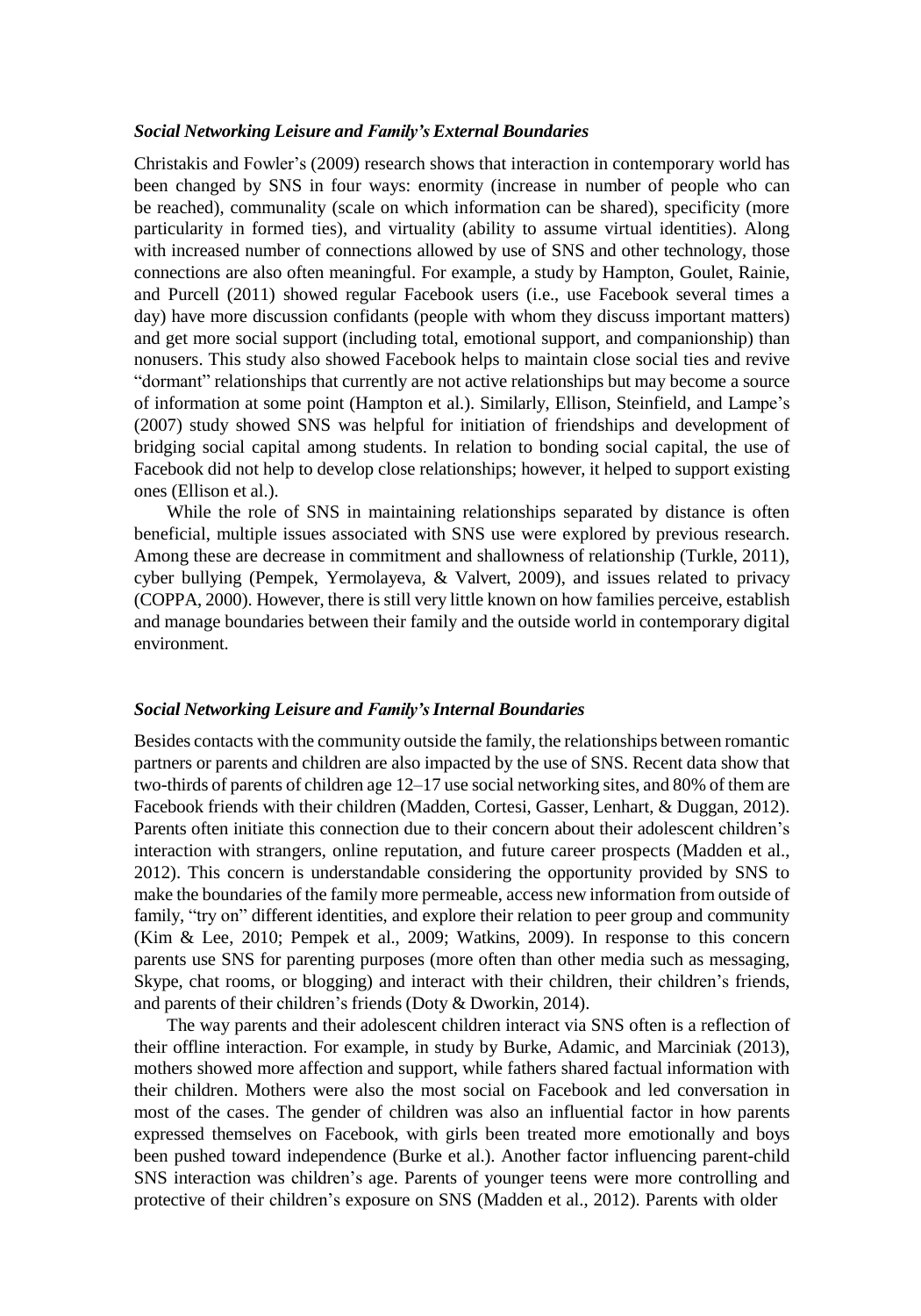children were more likely to have neglectful or indulgent parenting styles and less likely to set limits on online behavior (Rosen, Cheever, & Carrier, 2008). Lastly, child's personality characteristics and self-esteem level played role in their use of SNS (Wilson et al., 2010).

Due to novelty of SNS technology parents of teens only start defining their parental role related to SNS use by their children. Madden et al. (2012) described that parents helped their children to establish boundaries with outside world by using parental control, talking to children about online profiles, learning about and helping set up privacy settings, and searching for child's name online. Despite general belief that adolescents are against being friends with their parents on Facebook, the study by Kanter, Afifi, and Robbins (2012) showed that adolescents did not perceive being Facebook friends with their parent as violation of their privacy. Moreover, such Facebook friendship was associated with lower conflict and higher feeling of connectedness in parent-child dyads (Kanter et al.). Adolescent participants in another study claimed having very positive reactions (delighted, flattered, and calm) to their mother's friend request on Facebook (Karl & Peluchette, 2011). Although children did not mind being Facebook friends with their parents, they believed they had to behave differently when they knew their parents could witness their behavior (Madden et al., 2012). Similarly, parents adjusted their behavior online when they talked to their children. In the attempt to fit in, they used more swear and slang words (Burke et al., 2013). It is not clear whether teens had a hard time dealing with freedom allowed by SNS and appreciated their parents help navigating interactions with the outside world, or parental monitoring was used as an opportunity to connect with parents in more familiar for youth way.

Starting to define norms and set boundaries for romantic partners using SNS, Gershon (2010) introduced the concept of digital ideologies. Digital ideology was defined as perception of what is appropriate way and media (e.g., email, personal Facebook message, Facebook wall post) to communicate specific message (i.e., invitation for a date, conflict or break up). It was suggested that certain media (email, text, or Facebook) and the way they are used communicates the message along with the actual wording of the message, often more powerful than words. The author explained that differences in media ideologies between partners may lead to confusion and disagreement. Examples of redefining boundaries between spouses include changing the mode of communication (from personal and family email account to work email account) and time of communication (from personal evening time to more formal work day time) following a divorce (Gershon).

Due to SNS novelty, our society is still developing social norms guiding use of these technologies in the context of family (Gershon, 2010; Kanter et al., 2012; Karl & Peluchette, 2011; Madden et al., 2012). Lack of such norms and clarity on the technology use, amount of time spent using it at home, the rules about technology use and the role technology plays in family life may lead to conflict among family members(Huisman, Edwards, & Catapano, 2012). As Subrahmanyam and Greenfield (2008) highlighted, research on parent-children perception of and interaction via SNS is in its infancy. There is little known how use of SNS influences perception and management of boundaries within family—between spouses and between parents and their children. As a result, the goal of this study is to examine how internal and external family boundaries are influenced by family members' use of SNS.

#### **Methods**

This study was based on the principles of constructionism and interpretivism, which suggest reality is "constructed in and out of interaction between human beings and their world" (Crotty, 1998, p. 42) by using socially constructed "system of significant symbols"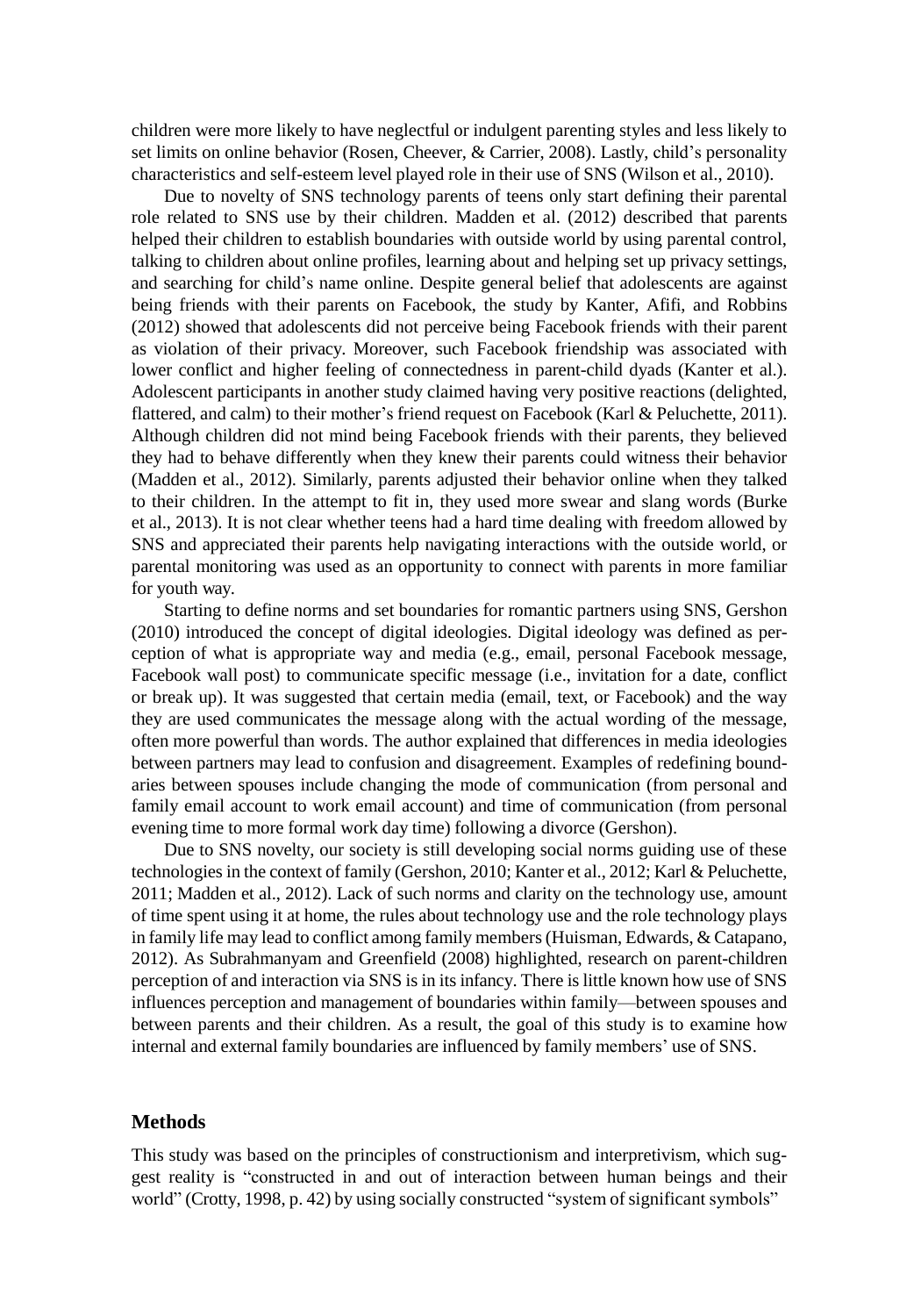(p. 54). This study was conducted in a medium-size town and a big city in the Midwest during fall 2011 and winter 2012. A purposive sampling technique was used to select participants who could provide information on the phenomena under study (Bernard, 2000). To recruit participants, information about the study was advertised through several list-servs (including one university and one middle school list-serv) and on several Facebook profiles. The data were collected from 22 individuals (7 families) using semi-structured individual and group interviews (29 interviews total). All seven families were two-parent families and had more than one child. Only children who were 13–17 years old participated in the study. One family had two children participating in the project. Two familiesidentified themselves as working class, while the rest of the participants identified themselves as middle class. Four families were of Caucasian background, two families were Latino, and one family was interracial (South Asian-Caucasian). The participants were rewarded with a \$30 gift certificate per family.

Members of each family were interviewed on the same day. Each family was interviewed on a different day. Family interviews were followed by individual interviews with each family member. All interviews were conducted in English and lasted around 30 minutes. Based on the interviewees' preference, the interviews took place in either their residence or in a university laboratory. Among questions asked during family interviews were: "Describe the pattern of your use of SNS for leisure." "Are there any rules about by whom, when, and how SNS may be used?" During the individual interviewsthe participants were asked: "How do you think your use of SNS influences your family relationships?" "Are there any conflicts between the members of your family because of the SNS use?"

The interviews were audio-recorded and transcribed verbatim. Interview transcripts were analyzed using constant comparative method (Glaser & Strauss, 1967). Pseudonyms were given to all participants. The data analysis followed several coding techniques: initial, focused, axial, and theoretical coding (Charmaz, 2006). Starting from initial coding the main patterns and contrasts were identified and initial codes created, including setting the boundaries and creating connections with extended family, co-workers, childhood friends, current friends, strangers, setting the boundaries and creating connections within the family. The extended family was considered to be a part of the external world since the pattern of interaction between nuclear and extended family was more similar to the pattern of interaction between family and people from outside world (updating about events rather than utilitarian role, main way of interaction rather than complimentary to in-person interaction). During focused coding stage, the most significant, frequent and conceptually sound categories were defined and used to sift through the data. Axial coding helped to further develop the categories and subcategories and define links between them. Lastly, during theoretical coding the relationships between categories were conceptualized in order to develop theory.

The trustworthiness of this study was evaluated based on four main criteria suggested by Charmaz  $(2006)$ : credibility, originality, resonance, and usefulness. To ensure credibility, the researchers conducted the literature review and developed deep understanding of the topic. The amount of data was constantly monitored and analyzed to ensure the point of saturation was reached. The developed categories were discussed with an independent researcher in the field. As a result of this feedback, the section on boundaries between the members of the family was split into two subthemes—marital relationships and SNS, and parenting and SNS. Originality of this project can be noticed in a novel approach toward research on marital and family satisfaction in relation to technology-based leisure. While previously conducted projects explored marital and family satisfaction using quantitative approach, this study provides rich qualitative data. To ensure resonance, the member check was conducted. The interview transcripts were sent to interviewees whose contact information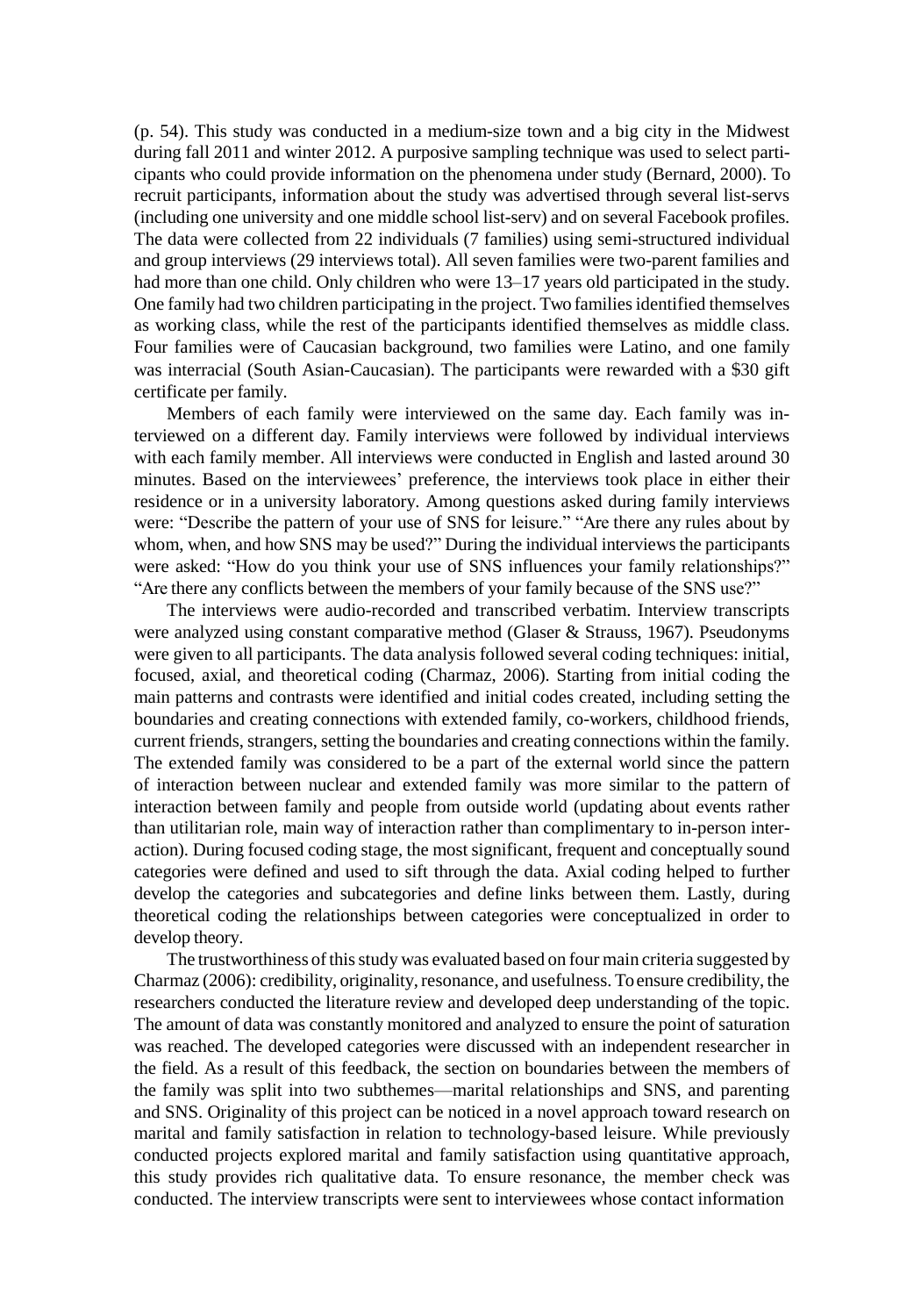was available for verification and feedback. The study usefulness was insured by focusing on the timely issue and offering recommendations to professionals on how the results could be used.

# **Findings**

The participants in the study discussed various ways they managed the boundaries within and outside their families. The data were classified into two major themes and several subthemes. The first theme, the boundaries between the family and the outside world, included subthemes such as staying connected to the outside world and setting boundaries on family connectedness. The second theme, the boundaries between the members of the family, included subthemes such as marital relationships and SNS, and parenting and SNS.

#### *Boundaries Between the Family and the Outside World*

Contemporary families use SNS technology to connect with the outside world. While in the past families maintained contact with the outside world to exchange resources, they rarely had an opportunity to stay connected to such a high degree. Modern technology allows people from the outside world to reach the family at almost any time and to stay connected for unlimited periods of time. However, families still maintain control over the boundaries between themselves and the outside world. The following excerpts provide examples of those processes.

*Staying connected to the outside world.* One of the primary reasons for using SNS mentioned by the participants was to connect with other people (e.g., extended family, friends, and acquaintances from the past). Family members used SNS to stay in touch and to organize off-line meetings and celebrations. Katherine (mother) claimed the biggest appeal she found in SNS was the ability to connect with their extended family living in a different country. She said, "I really like to use Facebook because I could find some friends from the past.  $[\ldots]$  He [husband] has an aunt and I thought that she died but she is alive" (group interview). Another participant, Melisa (mother), was happy to re-connect with people she has not seen for a long time. She said:

I am from India and I have a lot of friends that I lost touch with since I left India 20 years ago, until Facebook. They all trying to get on Facebook and it's been wonderful—all these people that I told stories about to my husband. (group interview)

These quotes, as well as quotes of other participants whose relatives lived abroad, illustrate that SNS helped them to stay connected with people they would not have chance to stay connected otherwise.

By using SNS family members did not only virtually stay in touch with the outside world but also planned their leisure time with others by finding tickets to plays, and planning sleepovers or birthday parties. For example, Sandra (mother) shared:

This year [...] a lot of extended family got on it, so we hosted family reunion this summer and I did the whole thing through Facebook – the invitations, everything, set-up an event page and it was awesome! We had the best time! (individual interview)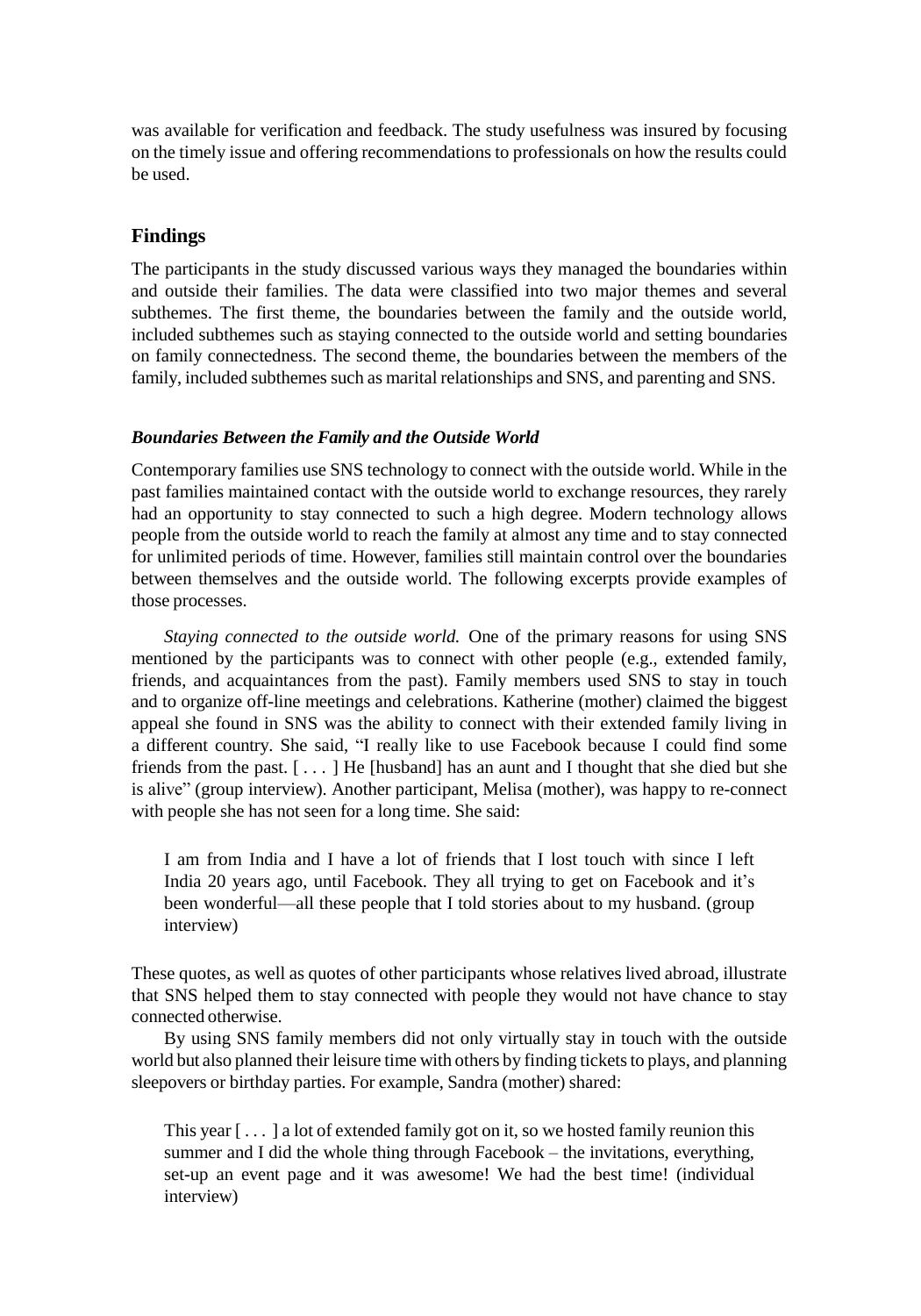Children also organized sleepovers and birthday parties using their Facebook profiles. As Emily, a mother of a teenage boy, described, "For my son's birthday this year, things were very busy, so he organized a ping-pong party and he did it strictly through Facebook" (group interview). Connection to their peer group was also among most often reasons to use SNS mentioned by youth. As Erik (teenage boy) explained, "Sometimes it's just chat but sometimes I'll have something I wanna post or something I wanna check, you know some bit of information about an event . . . to check notifications sometimes to see if anything is coming up" (individual interview). Parents understood the importance of the social connections their children maintained through the social networking sites and tried to refrain from limiting how much time they can spend on it.

*Setting boundaries on family connectedness.* While staying connected with the outside world was among main reasons many interviewees used SNS, many participants felt the need to define and protect boundaries between their family and the outside world, as well as to create their own rules regarding the information flow across those boundaries. In every family, when SNS accounts were created by children, parents had conversations with them about privacy settings, content of pictures and posts, appropriate friendships and times and spaces for using SNS.

*Control over privacy settings.* Most participants reported that their SNS account settings were set to a high level of protection to ensure privacy from the outside world. For example, Oliver (father) stated, "We have a recovery question for my password and a really complicated password and I don't put a lot of personal information on it" (group interview). Several other participants decided not to use their real dates of birth, middle names, and addresses on Facebook. Parents also discussed with their children what information and pictures are appropriate to post. As Oliver (father) said, "We've certainly talked with both boys about 'don't put that on Facebook, [ . . . ] that's really bad idea"' (group interview). In families with younger children, parents used an additional layer of protection and made decisions about who can be friends with their children. Those parents also highlighted the power they had to control the boundaries between their family and the outside world. For example, when Sandra's son jokingly highlighted during group interview that he should unfriend his mom, she threatened to delete his account, and followed up with exclamation, "I can do anything! I am your mother!"

*Control over time.* Some families clearly defined boundaries between their family and the outside world by separating private and public time. When asked about rules related to use of SNS, many parents mentioned certain times they found to be inappropriate for using SNS such as dinner time, time spent in church, and late evenings, which are traditionally seen as family time. For example, teenage girl Anita shared, "They trust me but they just say they don't want me there [on Facebook] late at night because that's the time when I should be resting or sleeping. [...] I agree with that because they have a point. Sometimes it's kind of annoying in summer time because I don't have to wake up early in the morning." She also provided example of conflict resulting from an attempt to push those boundaries:

For example, I would be on it [Facebook] and my mom is calling me to dinner and I'll be like 'ok, I'll be there.' But sometimes I'll be having a conversation so it will drag out, my mom will get mad at me, she will be like 'Ok, come, it's time to eat dinner, get off the Facebook and turn off your computer. Come.' (individual interview)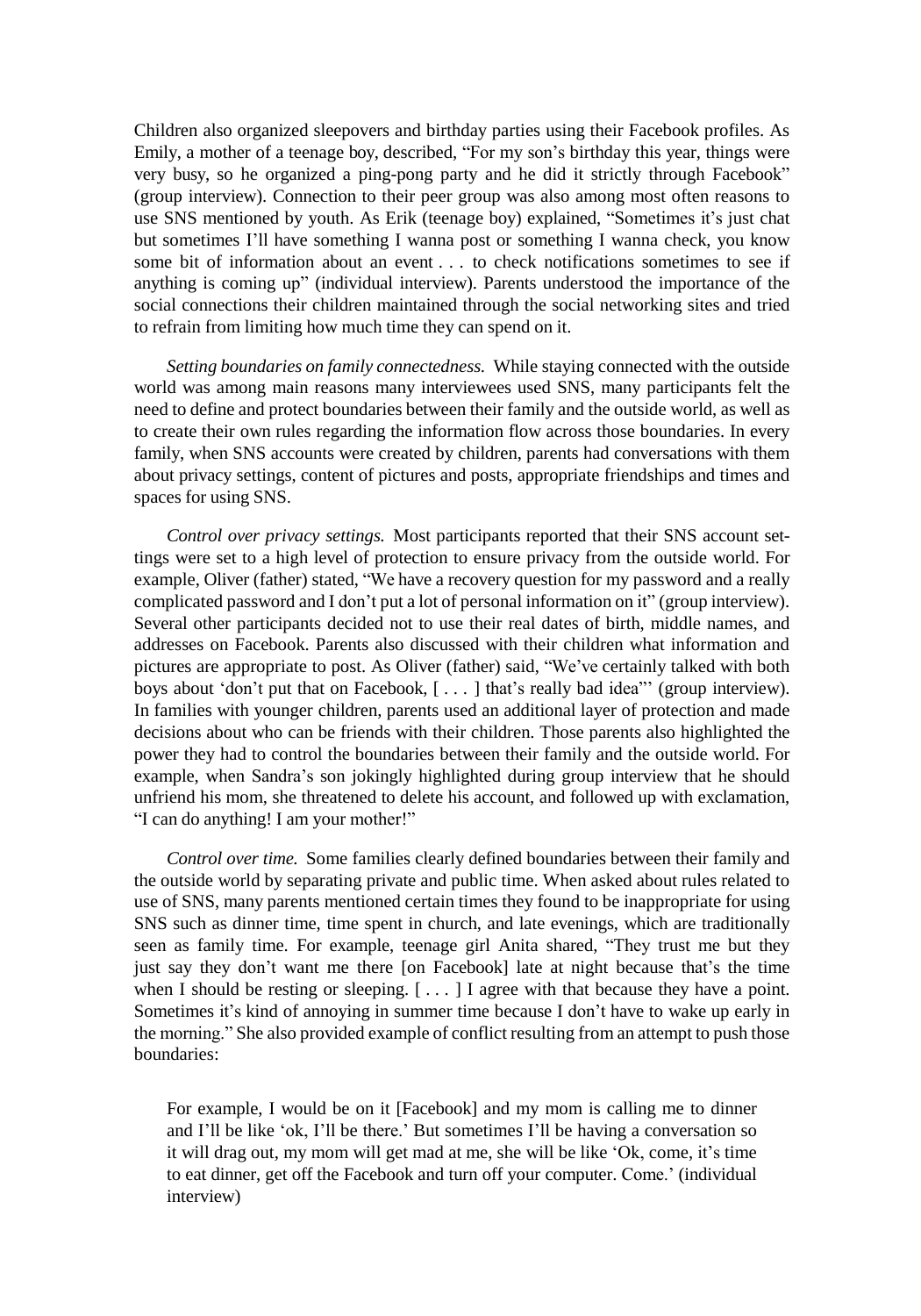A teenage boy, Dennis shared a similar story:

Usually they tell me in church "Put your phone away," "get off Facebook," or when we are eating.. I kind of know it, it's mostly implied that it's family time [...]. I guess when I am bored I would use it. Like if there is nothing going on at the moment but it's still family time, I usually just pull it out [cellphone to use Facebook]. At church I'd be bored and I would take it out, they told me not to take it out. I just accepted it but what I've learned is that when they are not looking I would take it out. (individual interview)

It is important to highlight that since parents were the ones to establish rules, in some cases they established different level of boundary permeability for their children and for themselves. Several adolescent participants reported their parents to use SNS excessively (including during dinner and other traditionally family time) and posting too much of information about them and their family. One child even used word "addicted" describing his mother's use of Facebook.

*Control over information.* One of the ways to define boundaries between the family and the outside world isto maintain control over broadcasted information and image of their family presented to their friends and acquaintances. Melisa (mother) described how she created her family image on SNS: "Well, I think I do use Facebook as a turf of expression of things that are good about being a mom and being a wife and I post a lot of pictures of happy kids" (individual interview). Another mother (Sandra) also used Facebook to show her friends how proud she was of her children: "And I think that's one reason I am on it so much, like at her [daughter's] games and things like that . . . 'cause I am posting, bragging 'ohh, she got a homerun!"' (individual interview). Other parents had more strict boundaries between their family and the outside world. For example, Olivia (mother) wanted to preserve the control she had over the family pictures her teenage daughter posted on Facebook. She said:

I told her a couple of times to be really careful and I also tell her to not put any pictures of me or your close family, because I don't want nobody to see me. Only if you really like the picture show it to me and we'll discuss that. I don't want anybody to talk about me or my family and I also tell my other daughter to be really careful with what kind of information you put on Facebook or pictures of my family, even their sisters. (individual interview)

Interestingly, participants had a general perception that others also carefully monitor the information posted on social networking sites, craft certain image of their families and set clear boundaries between private and public of their families and the outside world. As Melissa explained:

I think people always post their happiest moments and their most remarkable moments and if you look through anyone's postings you might think that their lives are always wonderful, they have those incredibly talented children and their spouses are the handsomest men in the world and their lives are just a bed of roses. [...] You know, I would not say "I just had a fight with my husband" or "my dog made a mess on the carpet." So, it is important to realize that those things happen in everyone's lives but they don't get posted on Facebook. (individual interview)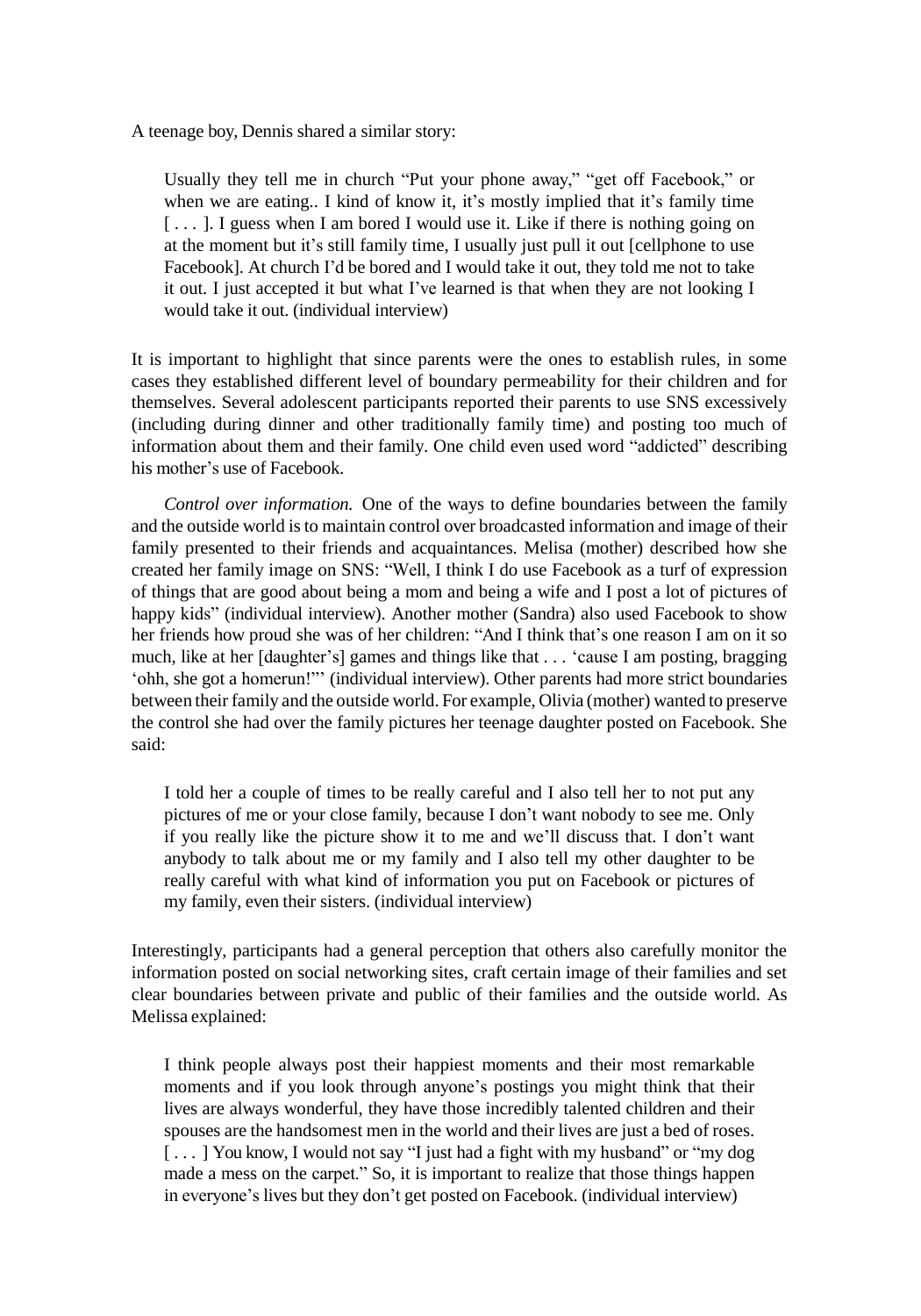By maintaining control over privacy settings time of use and information posted on Facebook, families defined boundaries between their family and the outside world. While families differed in how permeable those boundaries were, they all agreed that such boundaries should exist.

#### *Boundaries between the Members of the Family*

The participants seemed to be able to find the balance between connectedness and separation between their families and the outside social environment. The boundaries within the family, however, were not always as clearly defined. Due to advances in communication technologies, family members had to redefine what appropriate flow of information is across boundaries between spouses and between parents and their children.

*Marital relationships and SNS.* The general attitude toward SNS and views of what information related to use of SNS can be shared between spouses varied. While only one of the husbands reported he had password to his spouse's SNS account, there was some confusion about how private their online activities were. Many participants shared some information from Facebook with their spouses. They discussed events in the lives of their relatives and friends and claimed that Facebook often served as a conversation starter. As Melisa (mother) described, "And when I see somebody's pictures . . . somebody's new child or something I bring my family over 'look, I used to know them in high school and they have a kid now"' (group interview). Some spouses however, found it intrusive when their spouses looked at their Facebook accounts without invitation. For example, Ashley (mother) said, "I don't mind showing some things to him [her husband] on Facebook, but I don't like . . . I guess I think of it as infringement of my privacy when I am on it and he wants to read everything that's on it" (group interview).

Besides lack of clarity on what information should be shared between spouses, some participants felt general mistrust toward SNS and preferred their spouses to spend less time using those sites. For example, Kathrine explained that she could only use Facebook when her husband was asleep. She said:

Sometimes he is sleeping and he needs to go to the bathroom and computer is in the room next to the bathroom. If he sees me on computer he says 'Hey, don't waste your time! [...] better come talk with me, I am alone'. He likes to have us [wife and children] close to him or next to him or helping him. (individual interview)

Another husband, Robert, reportedly made comments about his wife's time spent on Facebook. His wife, Ashley, explained that those comments upset her. "Sometimes I become defensive because when they are watching sports for several hours and I get back to the computer I don't see any difference. They are relaxing, this is how I take time to relax" (individual interview). The presented above quotes support Gershon's (2010) point about lack of clearly defined norms and boundaries associated with the use of SNS by family members.

*Parenting and SNS.* The participants reported that the boundaries between parents and their children related to the use of SNS also had to be redefined. In many cases parents were serving as guardians of their children's safety on SNS, which can be viewed as a natural extension of their guardianship role. Many parents preserved some level of control over privacy settings of their children's accounts, set expectations as to who can be friends with their children, and when and where SNS can be used. Moreover, some parents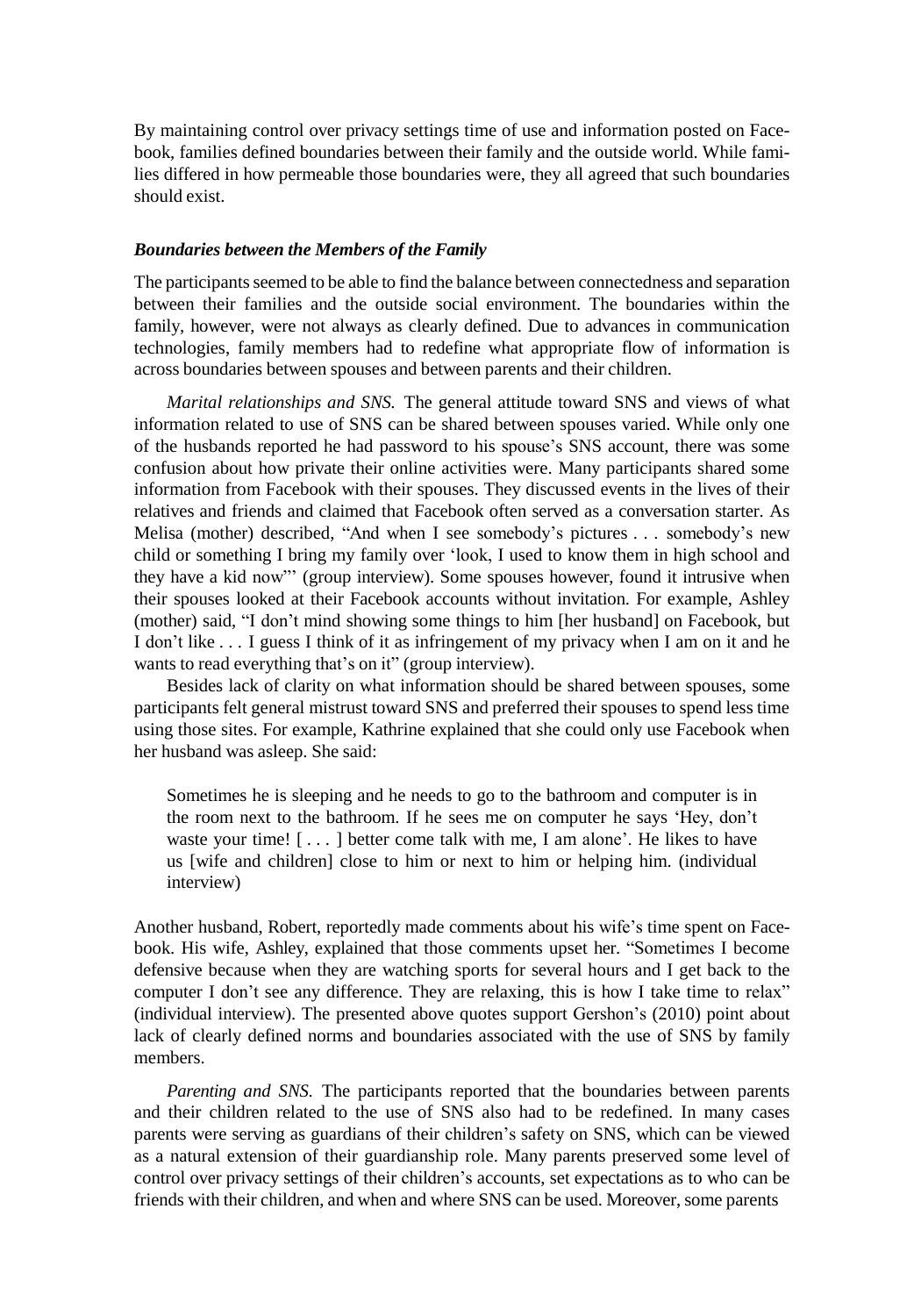reported they had access to their children's SNS accounts or checked them on a regular basis.

One of the strategies used by parents was friending their adolescent children, which allowed them to see what information they made public and who their friends were. For example, Sandra (mother) described, "Well, when they started they weren't allowed to have any friends that I didn't have so I could see what's going on. And then, as they matured [...] we loosened that restriction up" (group interview). Another mother, Ashley, was a Facebook friend with some of her sons' friends and talked to them without knowledge of her children. She explained, "Some of their [sons'] friends have friended me and I think they [sons] think it's weird. So if I talk with one of their friends online I won't say anything to them [sons] about it" (individual interview).

Despite being granted more freedom with age, teenage participants still had some restrictions on the content of their posts. Some parents said that they received an alert every time their children posted anything. Others reported that their children were allowed to use SNS only in public areas in the house and only until a certain time in the evening. Sandra (mother) provided an example, "He [son] can do it on his iPad and stuff and if I am up at 1 am and doing something on there and I'm like 'why did he just post? He is supposed to be asleep'. And I am like 'Go to bed"' (group interview).

In some cases parents could access SNS accounts of their children due to their technology expertise or password knowledge. Answering the question about the knowledge of passwords of other family members, Ostin (father) said, "Yes [I know my wife's and daughter's passwords], my son—I can't memorize his because he's got a long string of digits but I suppose if I needed to I could access that one as well" (individual interview). While Ostin did not check the SNS accounts of his family members, other parents did not consider it to be an issue. For example, one mother checked her son's account without his knowledge on a regular basis. She explained, "I can know more about his feelings or how he is working with his feelings and sometimes as his mom I can help him more" (individual interview).

Technological changes in recent years have led to changing perceptions of boundaries, both when it comes to interactions with the outside world and between family members. Despite some lack of clarity about internal boundaries between spouses and between parents and children, many participants reported to "work on a trust system" and have an agreement about the external boundaries of the family.

#### **Discussion/Conclusion**

The main objective of this study was to explore the influence of SNS on boundaries between the family and the outside world, and within the family. Following Family Systems Theory (White & Klein, 2008), this project explored two main subsystems of the family—spouses and parents-children. While extended family is usually considered to be a part of the family system, for the purposes of this project extended family was treated as external to nuclear family. Such approach was used due to the focus on the pattern of online interaction between nuclear and extended family which was more similar to the pattern of interaction between family and the outside world (e.g., updating about events rather than utilitarian role, main way of interaction rather than complimentary to face-to-face interaction). The findings show family members stayed connected to the outside world while still setting limits on the type of private information shared with the outsiders, who has access to this information, and time appropriate for use of SNS. Besides the relationships with the outside world, the boundaries between family members (spouse-to-spouse and parents-to-children) were also influenced by the use of social networking sites.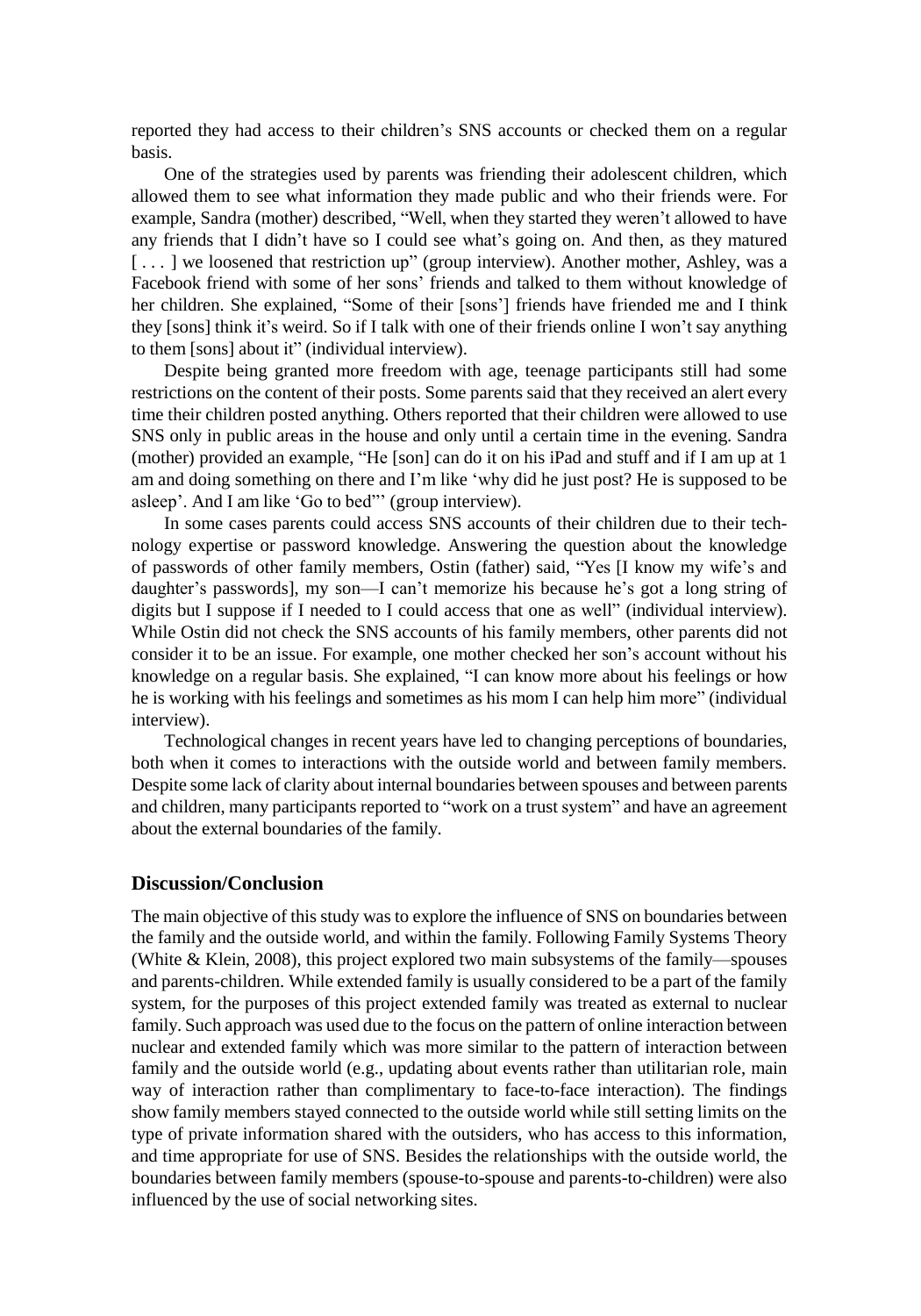Motivating factors for individual's use of SNS discussed in previous research were involvement, self-expression, and interaction (Chung, Koo, & Park, 2012). Similarly, the participants of this project considered SNS to be important vehicle for connecting with people separated by time and space. This technology allowed participants not only to maintain contact with relatives and friends who lived far away but also to reestablish connections with people they knew in the past. Moreover, similar to participants of Lenhart, Purcell, Smith, and Zickuhr's (2010) study, interviewees of this project reported they used SNS to maintain contact mostly with people they already knew and not to make new friendships. Moreover, unlike the results of previous research, SNS did not seem to harm those "real life" relationships by making interactions more sporadic and shallow (Turkle, 2011). This might be explained by the fact that families in this study used SNS as a tool to foster already established relationships by planning and organizing face-to-face leisure events.

Controlling the boundaries was not always an easy task for families since there are still no clearly defined norms in the society about SNS use (Gershon, 2010). Despite lack of such norms, each family felt the need to maintain control over their family boundaries. By carefully monitoring privacy settings, time when SNS were used and information posted on SNS, families separated public and private areas of family life discussed by Goffman (1973). Although broadcasting a certain image through leisure and SNS on individual level was discussed in previous research (Chung et al., 2012; Pempek et al., 2009), the participants of this study reported a new trend. SNS were used by our participants to create and broadcast the image of an entire family.

Public and private family behaviors carefully separated to ensure family's privacy and positive public image are much harder to distinguish in modern technological environment. Information and images that used to be protected and private now often end up online potentially available to much larger audience. In addition, Goffman (1973) discussed the common practice of excluding young children from conversations about private family matters. With access to SNS, young people may be exposed to and share the information that may be considered sensitive by their parents. In order to navigate new possibilities for interaction with the outside world offered by SNS, parentsin thisstudy helped their children to establish and maintain the boundaries. Families created their own media ideology related to use of SNS (Gershon, 2010). They perceived using SNS at specific times (dinners, late evenings) or places (private areas of the house, church) as inappropriate.

Permeability of the boundaries varied between families, and between members of the same family. For example, families with younger teens established very rigid boundaries, and were more controlling and protective of their children exposure on SNS (Madden et al., 2012). In families with more traditional values, which in this study also happened to be of Hispanic background, parents wanted to check family pictures posted on Facebook, and had access to their child's account. Gender seemed to play important role in how families used SNS. Similarly to the participants of previous studies, mothers in this study were more social on Facebook (Burke et al., 2013). Mothers were also the ones who created positive image of their family via SNS. Most of the parents (irrelevant of cultural background and gender) used strategies discussed by Madden et al. (2012), such as their parental control, talking to children about online profile, and help to set up privacy settings. It is important to highlight that while in the past youth have been the ones blamed for excessive use of social networking sites (Goodstein, 2007; Lenhart et al., 2010), some parents in this study were as involved in the SNS use as the young people. Parents (especially fathers) were still the ones who were more careful about protecting the personal information of their families. However, it was also parents (usually the mothers) and not the children who reported sharing pictures of family events via social media.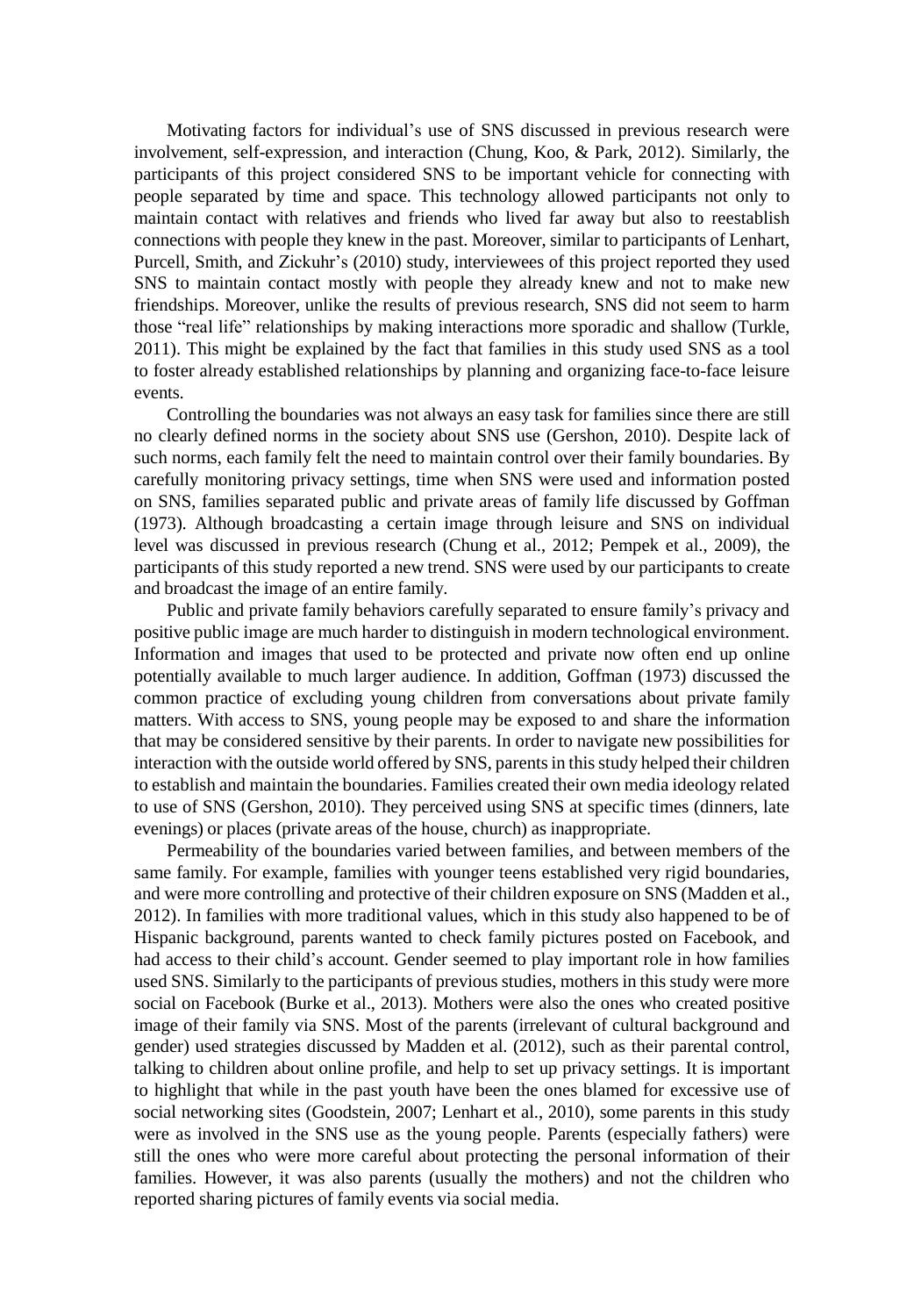As a result of this study, Sociotechnological Model introduced by Lanigan (2009) and based on Family Systems Theory could be expended by adding a concept of internal and external family boundaries. Sociotechnological Model explains family as technology interaction as an interplay of factors. Among these factors are individual traits of family members, technology characteristics, family factors, and various extrafamilial influences, including community, workplace, and marketplace (Lanigan). Among family factors discussed by Lanigan are demographics and composition, stage of development, member use of technology, locale, and family processes. Family's view on permeability of family boundaries could be considered as one the factors affecting the pattern of interaction with technology and the outside world. Lanigan also discussed individual traits of family members as a factor in such interaction, including one's personality, goals, attitude, processing styles, and demographics. The individual's digital ideology could be added to this group of factors as well. Further exploration of informational flow from and to family, as well as between family members would be needed to provide more details on how social, geographic and economic environment of family impacts internal and external family boundaries associated with use of SNS.

Although this study has introduced several important issues that add to the literature on family leisure and the use of technology, it also had several limitations. First, the short period of time for interaction with each family could influence the researcher-participant rapport. Second, while this study is focused on family boundaries in the context of SNS by family members, the original goal of the project was to explore a broader topic, that is, relationships in family and use of SNS. While that might be considered as a study limitation, qualitative data are often analyzed by looking for similar patterns rather than exact wording. Third, all families participating in this study were two-parent families with adolescent children. Considering that families of different structure or in different life stage (single-parent families, those who share household with their grandparents, those with small children) might have different amount of time available for family leisure, the findings of this study might not always be transferable to their specific situations.

Considering the multiplicity of influences SNS has on relationships and boundaries in contemporary families, it is important to further explore several issues introduced in this study. The differences in the perceptions of privacy, media ideologies, and general attitude toward SNS in contemporary families should be explored in more detail. Moreover, it would be beneficial to examine what kind of families (on a spectrum between happy and families in distress) are more willing to share information in the online environments and what roles do SNS technologies play in the process of coping among members of families in distress. While comparing different types of families, it would be important to examine whether their online and offline boundaries vary on the level of flexibility and openness.

For professional counselors who work with families, it would be important to explore issues related to SNS use. As participants suggested, the disagreements about media ideologies and permeability of family boundaries are among issues that can lead to conflict between family members. At the same time, however, SNS can be used by families for joint, satisfying leisure pursuits that build connection and trust among family members. For example, recreational organizations offering family programs and events could provide families with opportunities to co-organize those events by using SNS as a platform for brainstorming, planning, and administration. Moreover, family ties might be strengthened and communication might be improved thanks to use of SNS for creating shared leisure experiences with members of both immediate and extended families. Lastly, some clarification of boundaries and reaching agreement on media ideologies between spouses could help eliminate some disagreements and conflict.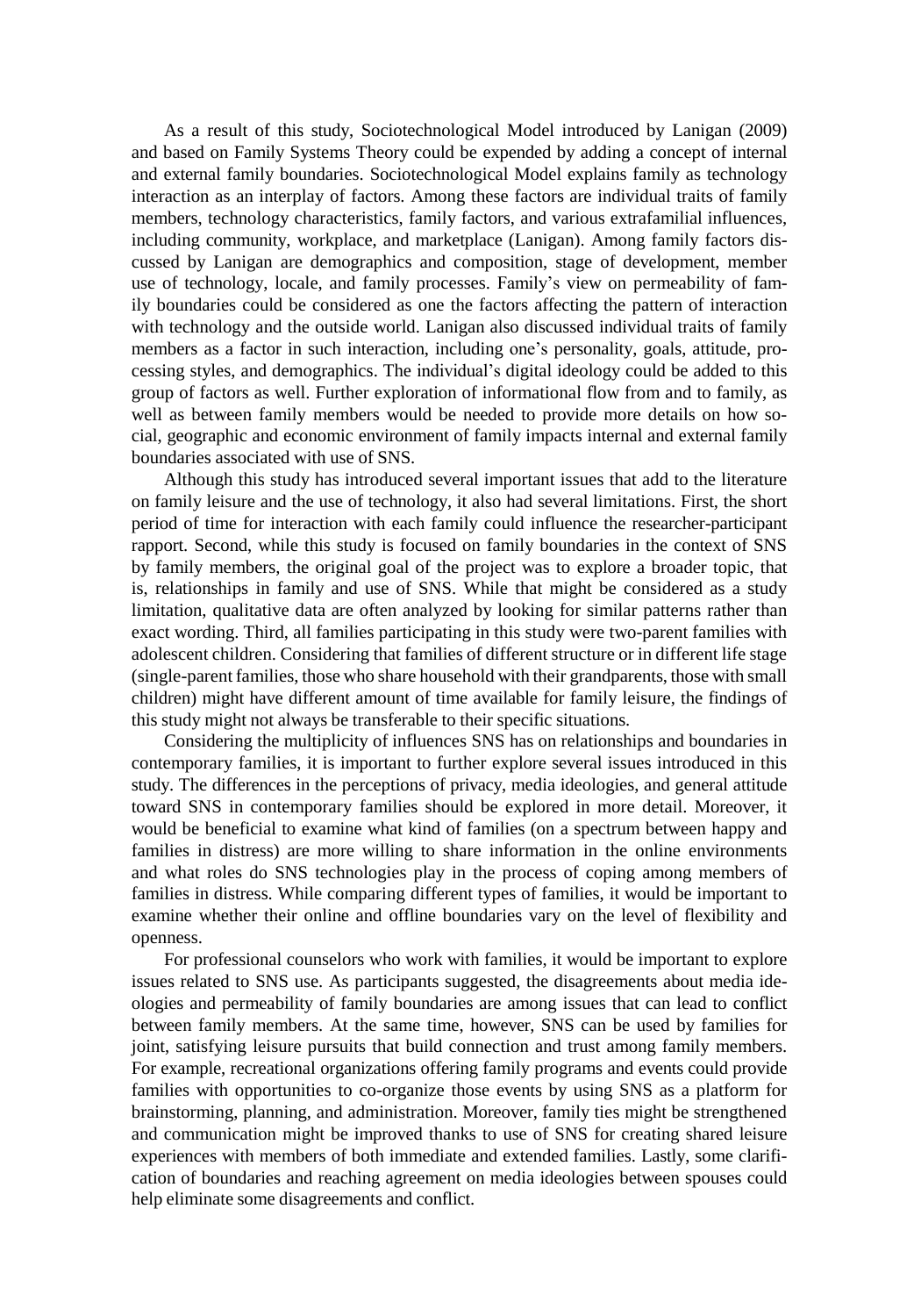#### **References**

- Agate, J. R., Zabriskie, R. B., Agate, S. T., & Poff, R. (2009). Family leisure satisfaction and satisfaction with family life. *Journal of Leisure Research*, *41*(2), 205–223.
- Bernard, H. R. (2000). *Social research methods: Qualitative and quantitative approaches*. London, England: Sage.
- Boss, P., & Greenberg, J. (1984). Family boundary ambiguity: A new variable in family stress theory. *Family Process*, *23*(4), 535–546.
- Boyd, d. m., & Ellison, N. B. (2008). Social network sites: Definition, history, and scholarship. *Journal of Computer-Mediated Communication*, *13*, 210–230.
- Broderick, C. B. (1993). *Understanding family process: Basics of family systems theory*. Thousand Oaks, CA: Sage.
- Brown, S. L., & Manning, W. D. (2009). Family boundary ambiguity and the measurement of family structure: The significance of cohabitation. *Demography*, *46*(1), 85–101.
- Burke, M., Adamic, L. A., & Marciniak, K. (2013). Families on Facebook. *Association for the Advancement of Artificial Intelligence*. Retrieved from <http://www.aaai.org/ocs/index.php/> ICWSM/ICWSM13/paper/viewFile/5992/6342
- Carroll, J. S., Olson, C. D., & Buckmiller, N. (2007). Family boundary ambiguity: A 30-year review of theory, research, and measurement. *Family Relations*, *56*(2), 210–230.
- Charmaz, K. (2006). *Constructing grounded theory: A practical guide through qualitative analysis*. London, England: Sage.
- Christakis, N. A., & Fowler, J. H. (2009). *Connected: The surprising power of our social networks and how they shape our lives*. New York, NY: Little Brown and Company.
- Chung, N., Koo, C., & Park, S.-B. (2012). *Why people share information in social network sites? Integrating with uses and gratification and social identity theory*. Berlin, Germany: ACIIDS, Springer-Verlag Berlin Heidelberg.
- COPPA Children's Online Privacy Protection Act. (2000). Retrieved from <http://www.coppa.org/> comply.htm
- Crotty, M. (1998). *The foundations of social research: Meaning and perspective in the research process*. London, England: Sage.
- Doty, J., & Dworkin, J. (2014). Parents' of adolescents use of social networking sites. *Computers in Human Behavior*, *33*, 349–355.
- Ellison, N. B., Steinfield, C., & Lampe, C. (2007). The benefits of Facebook "friends:" Social capital and college students' use of online social network sites. *Journal of Computer-Mediated Communication*, *12*, 1143–1168.
- Facebook investor relations. (2014, March). Facebook statistics. Retrieved from [http://investor.fb.](http://investor.fb/) com/releasedetail.cfm?ReleaseID=842071
- Frone, M. R., Russell, M., & Cooper, M. L. (1992). Antecedents and outcomes of work-family conflict: Testing a model of the work-family interface. *Journal of Applied Psychology*, *77*(1), 65.
- Gershon, I. (2010). *The breakup 2.0: Disconnecting over new media*. Ithaca, NY: Cornell University Press.
- Glaser, B. G., & Strauss, A. L. (1967). *The discovery of grounded theory*. Chicago, IL: Aldine Publishing.
- Goffman, E. (1973). *The presentation of self in everyday life*. New York, NY: The Overlook Press.
- Glenwick, D. S., & Mowrey, J. D. (1986). When parent becomes peer: Loss of intergenerational boundaries in single parent families. *Family Relations*, *35*(1), 57–62.
- Goodstein, A. (2007). *Totally wired: What teens and tweens are really doing online*. New York, NY: St. Martin's Griffin.
- Grossman,J.L.(2006).Familyboundaries:Third-partyrights andobligationswith respect to children. *Family Law Quarterly*, *40*(1), 1–6.
- Hampton, K., Goulet, L. S., Rainie, L., & Purcell, K. (2011). Social networking sites and our lives. *Pew Research Internet Project*. Retrieved from <http://www.pewinternet.org/2011/06/16/> social-networking-sites-and-our-lives/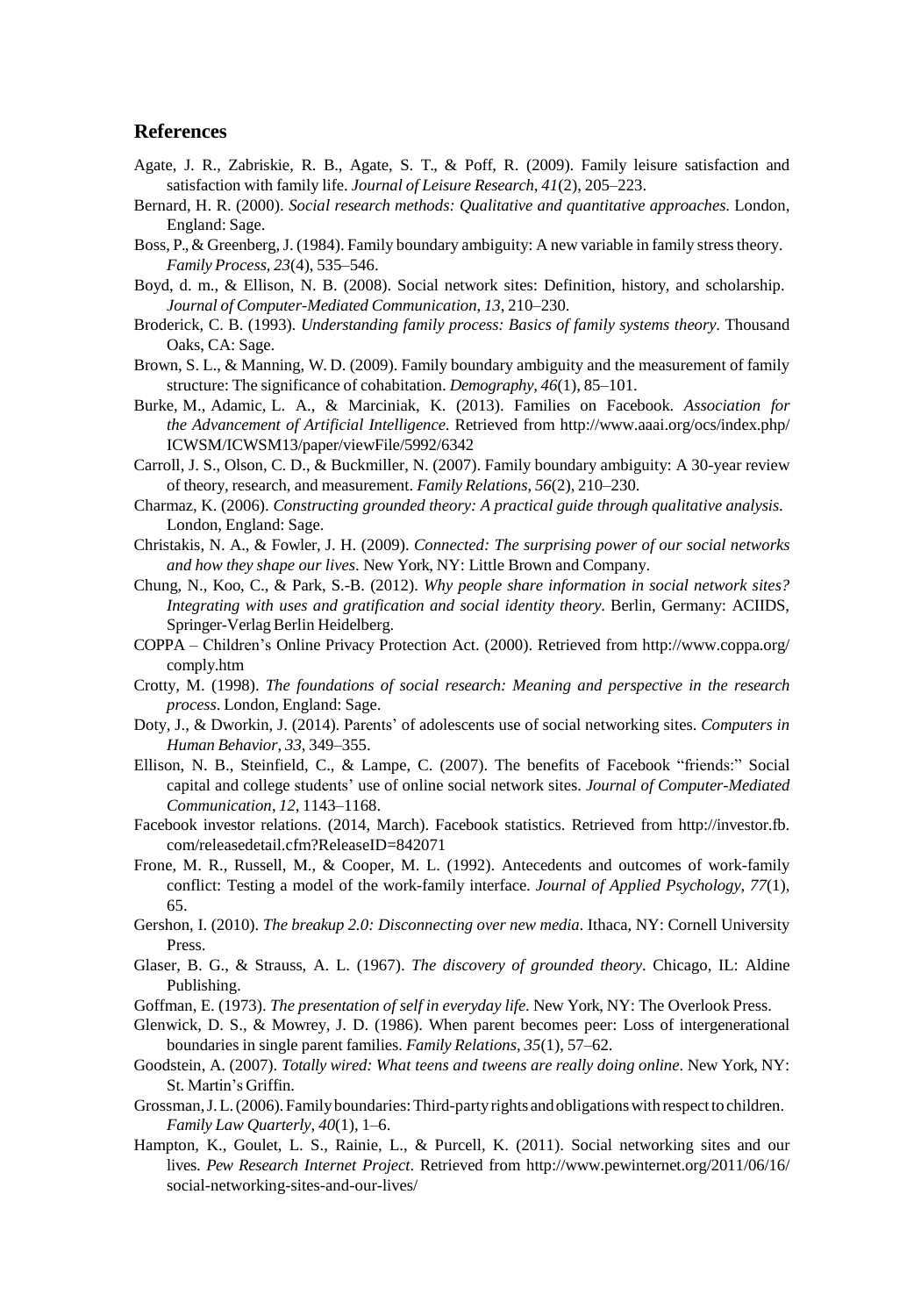- Huisman, S., Edwards, A., &Catapano, S.(2012). The impact oftechnology on families.*International Journal of Education and Psychology in the Community*, *2*(1), 44–62.
- Kanter, M., Afifi, T., & Robbins, S. (2012). The impact of parents "friending" their young adult child on Facebook on perceptions of parental privacy invasions and parent-child relationship quality. *Journal of Communication*, *62*(5), 900–917.
- Karl, K. A., & Peluchette, J. V. (2011). "Friending" professors, parents, and bosses: A Facebook conundrum. *Journal of Education for Business*, *86*, 214–222.
- Kelly, J. R. (1997). Changing issues in leisure-family research. *Journal of Leisure Research*, *29*(1), 132–134.
- Kim, J., & Lee, J. E. R. (2010). The Facebook paths to happiness: Effects of the number of Facebook friends and self-presentation on subjective well-being. *Cyberpsychology, Behavior, and Social Networking*, *14*(6), 359–364.
- Lanigan, J. D. (2009). A socio-technological framework for family research and intervention: How information and communication technologies affect family life. *Marriage and Family Review*, *45*, 587–609.
- Lenhart, A., & Madden, M. (2007). How teens manage their online identities and personal information in the age of MySpace. *Pew Internet & American Life Project*. Retrieved from <http://www.pewtrusts.org/uploadedFiles/wwwpewtrustsorg/Reports/Society> and the Internet/PIP Teens Privacy SNS Report Final.pdf
- Lenhart, A., Purcell, K., Smith, A., & Zickuhr, K. (2010). Social media & mobile internet use among teens and young adults. *Pew Internet & American Life Project*. Retrieved from http: //pewresearch.org/pubs/1484/social-media-mobile-internet-use-teens-millennials-fewer-blog
- Madden,M.,(2013). Teens haven't abandoned Facebook (yet).*PewInternet &American Life Project*. Retrieved from <http://www.pewinternet.org/2013/08/15/teens-havent-abandoned-facebook-yet/>
- Madden, M., Cortesi, S., Gasser, U., Lenhart, A., & Duggan, M. (2012). Parents, teens, and online privacy. *Pew Internet & American Life Project*. Retrieved from <http://www.pewinternet.org/> 2012/11/20/parents-teens-and-online-privacy/
- Madden-Derdich, D. A., Leonard, S. A., & Christopher, F. S. (1999). Boundary ambiguity and coparental conflict after divorce: An empirical test of a family systems model of the divorce process. *Journal of Marriage and the Family*, 588–598.
- McKie, L., Cunningham-Burley, S., & McKendrick,J. (2005). Families and relationships: Boundaries and bridges. *Families in Society: Boundaries and Relationships*, 3–18.
- Mesch, G. S. (2006). Family relations and the Internet: Exploring a family boundaries approach. *The Journal of Family Communication*, *6*(2), 119–138.
- Mu, P. F., Kuo, H. C., & Chang, K. P.(2005). Boundary ambiguity, coping patterns and depression in mothers caring for children with epilepsy in Taiwan. *International Journal of Nursing Studies*, *42*(3), 273–282.
- Phelan, P., Davidson, A. L., & Cao, H. T. (1991). Students' multiple worlds: Negotiating the boundaries of family, peer, and school cultures. *Anthropology &Education Quarterly*, *22*(3), 224–250.
- Pempek, T. A., Yermolayeva, Y. A., & Calvert, S. L. (2009). College students' social networking experiences of Facebook. *Journal of Applied Developmental Psychology*, *30*, 227–238.
- Peterson, D. J., & Christensen, D. H. (2002). Factors predictive of boundary ambiguity after divorce. *Journal of Divorce & Remarriage*, *37*(3–4), 19–40.
- Rosen, L. D., Cheever, N. A., & Carrier, L. M. (2008). The association of parenting style and child age with parental limit setting and adolescent MySpace behavior. *Journal of Applied Developmental Psychology*, *29*, 459–471.
- Serovich, J. M., & Greene, K. (1993). Perceptions of family boundaries: The case of disclosure of HIV testing information. *Family Relations*, 193–197.
- Shaw, S. M. (1997). Controversies and contradictions in family leisure: An analysis of conflicting paradigms. *Journal of Leisure Research*, *29*(1), 98–112.
- Shaw, S. M., & Dawson, D. (2001). Purposive leisure: Examining parental discourses on family activities. *Leisure Sciences*, *23*, 217–231.
- Statistic Brain. (2012). Retrieved from <http://www.statisticbrain.com/social-networking-statistics/>